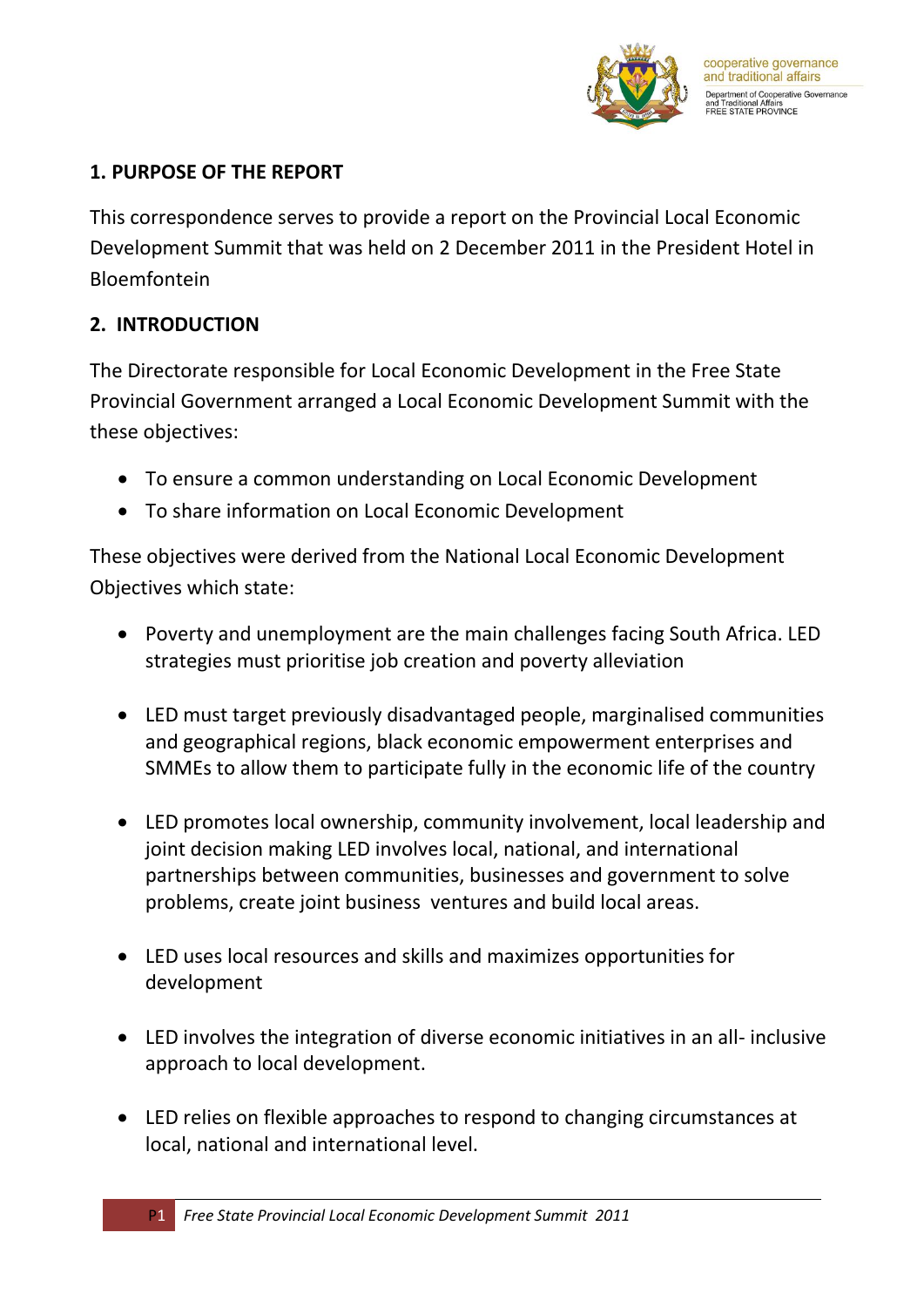

## **THE AGENDA FOR THE SUMMIT WAS AS FOLLOWS:**

| 1. National LED Framework:       | <b>Dept. Of COGTA (National)</b>              |
|----------------------------------|-----------------------------------------------|
| 2. New Growth Path:              | <b>Econ Development Department (National)</b> |
| 3. FSGDS:                        | <b>Dept. Of Premier</b>                       |
| 4. Economic Analysis:            | <b>Dept. Of Treasury</b>                      |
| 5. LED Strategies:               | Dept. Of COGTA                                |
| <b>6. Leak Plugging Concept:</b> | <b>SALGA</b>                                  |
| 7. Funding Models:               | DTI                                           |

Presentations were made on each of the points on the Agenda where after discussions did follow. Please find the attached presentations for reference.

## **3. RECOMMENDATIONS**

The delegates at the Summit did agree on the following recommendations for the LED Summit. The recommendations were developed based on the discussions and inputs that followed the presentations. These recommendations will thus be used as resolutions which need to be implemented during 2012 and beyond.

- $\checkmark$  The Department of COGTA should serve as a single window of coordination, to ensure this COGTA will establish a Provincial LED Steering Committee ( the members of the steering committee will be all municipalities and relevant stakeholders on LED)
- $\checkmark$  National and Provincial Departments to solicit funding for a high impact project per District
- $\checkmark$  Mayors should be the Political Champions of LED Programme and the implementation of LED must be a standing item on the MECLOGA agenda
- $\checkmark$  Municipalities must give LED the necessary support, both human and capital. (retention and attraction of businesses)
- $\checkmark$  Promote the establishment of partnerships with Business and other stakeholders at Municipal and District level. (including Universities)